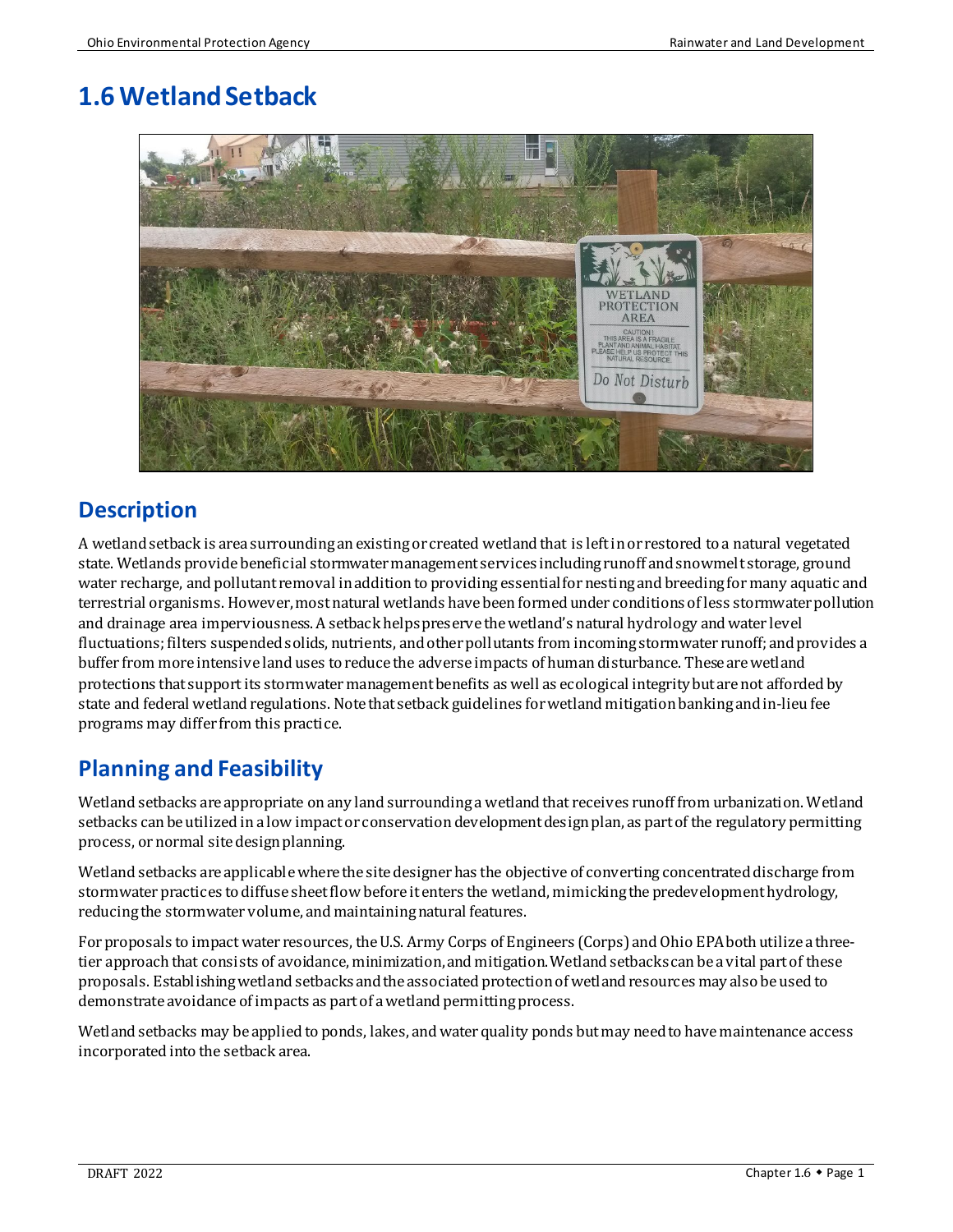# **Design Criteria**

### **Define the Wetland Boundary**

Wetland boundaries are determined by utilizing the delineation protocols acceptable to the Corps at the time. Delineations must be submitted to the Corps for concurrence. Wetland setbacks should be measured in a perpendicular direction from the defined wetland boundary.

### **Evaluate Wetland Quality Category**

Ohio EPA wetland categories are used to determine the width of the wetland setback. These are general characterizations of a wetland's quality determined using the most recent version of the Ohio Rapid Assessment Method as guidance. Ohio EPA wetland categories are defined in the Ohio Administrative Code (OAC) 3745-1-54as:

Category 1 - wetlands considered low-quality providing the least public health, habitat, or safety services;

Category 2 - wetlands of moderately high quality and may be good candidates for wetland enhancement; and

Category 3 - wetlands considered to be the highest quality.

Category 1 wetlands often provide minimal habitat, hydrologic,and recreational functions. Thedegradation of these resources is often due to the lack of a setback, thus establishing a setback from these resources may promote the restoration of these wetlands.

### **Maintain Hydrology**

Determine the hydrologic inputs to the wetland, whether overland flow, streams, lakes, or springs. These inputs must either be maintained or substituted for other hydrologic inputs. Incorporating wetland hydrologic sources into the setback may be necessary to protect the integrity of the wetland.

#### **Setback Width**

The setback width differs with the functional capacity of the wetland. Table 1.6.1 establishes the width of setback surrounding the wetland given its category.

Note that under Ohio Administrative Code3745-1-54, upland buffers adjacent to category 2 or category 3 wetlands that are avoided for a project can receive limited mitigation credit. The minimum setback widths in Table 1.4.1 for category 2 or category 3 wetlands will meet or exceed those minimums.

### **Adjustments to the Setback Width**

The wetland setback widths given in this practice offer minimum protection and should be considered for expansion if any of the following conditions apply.

- Areas crucial to the hydrology of the wetland (for example springs, floodplains,or streams extend beyond the standard wetland setback) should be considered for incorporation in the setback area. Maintaining the hydrologic support for the wetland is critical to continuing its function.
- The wetland is a rare, sensitive, or high-value wetland. These wetlands need greater buffer widths to ensure protection of the current quality.
- Habitat protection, either of wetland species or species that utilize the wetland, is a major objective. Greater than 100 feet is recommended, but wildlife expertise may be necessary to determine the conditions and width needed for the particular species.
- Areas that are steep or sparsely vegetated will have lower effectiveness in providing water quality protection for adjacent wetlands and therefore should be expanded.

| Table 1.6.1 |     |
|-------------|-----|
|             | hin |

| <b>Ohio EPA Category</b><br>(or equivalent classification) | <b>Minimum Setback</b><br>Width |
|------------------------------------------------------------|---------------------------------|
| Category 1 wetland                                         | 25 feet                         |
| Category 2 wetland                                         | 75 feet                         |
| Category 3 wetland                                         | 120 feet                        |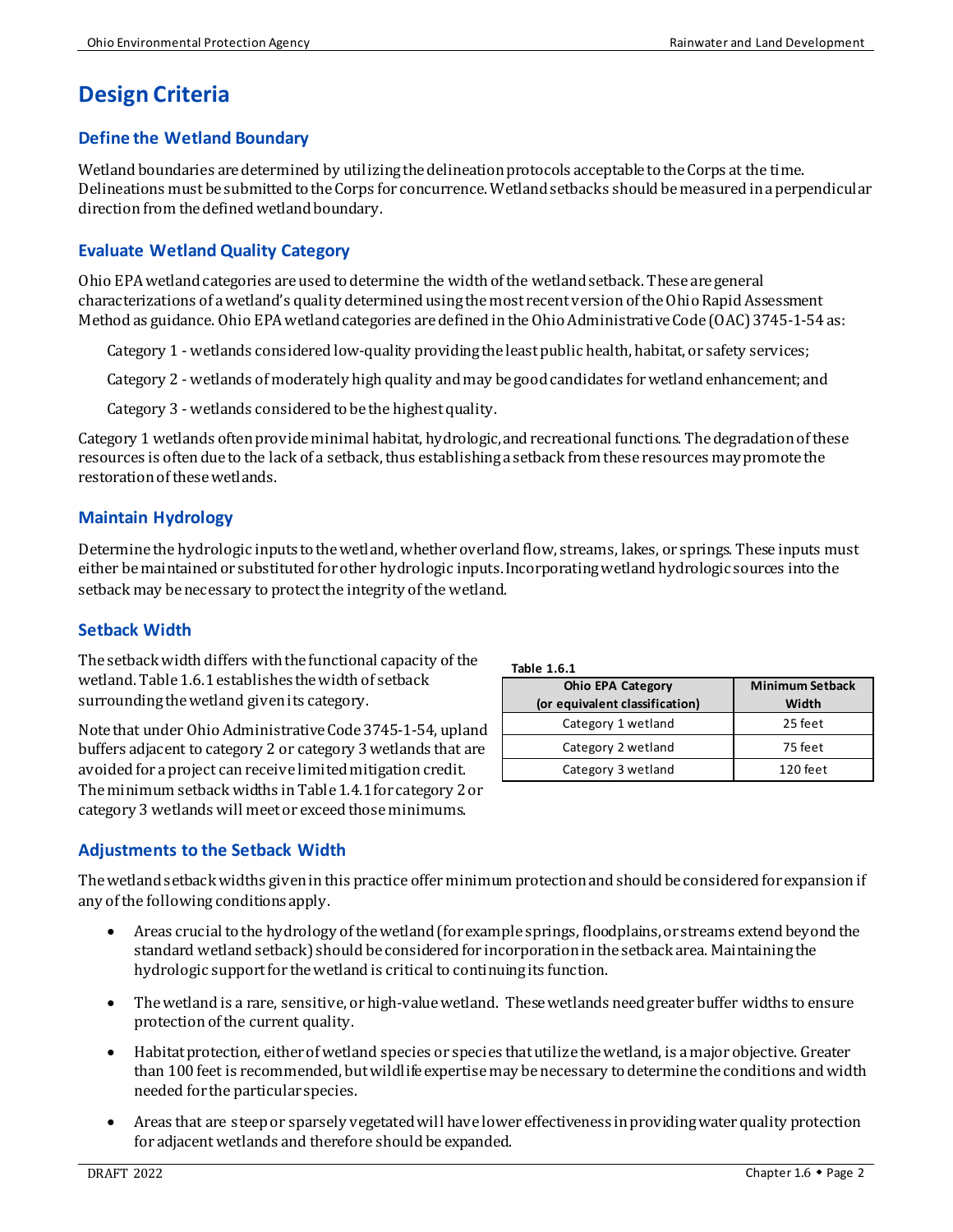### **Vegetation**

A wetlandsetback may be forest or herbaceous vegetation, preferably of native species.It may be established from existing or planted vegetation.

### **Construction Considerations**

Establish a wetland setback prior to any soil disturbing activities. The setback area should not be disturbed except for planting or to remove invasive species. Use proper sediment and erosion controls to prevent construction sediment from fouling the setback area.

When planting, use a diverse selection of native species conducive to a transitional and upland landscape and appropriate to the regional climate.

# **Maintenance Considerations**

Preserve a wetland setback in a natural state. Conduct routine inspections to ensure a wetland setback has not been mowed, treated with herbicide (except as used to control invasive species), or developed.

A wetland setback and the wetland it surrounds should be placed in a conservation easement to protect these resources in perpetuity. Easements should be regularly monitored, addressing any easement agreement violations.

# **Local Implementation Tools**

Wetland setbacks can be used to protect water quality and water resources in a local community's NPDES Phase II stormwater program or as part of their land use planning. Maintaining functional wetlands ensures that the natural services provided by wetlands are not lost or transferred out of their watershed through mitigation. Local planning officials should consider how to facilitate wetland setbacks through various tools including wetland identification, landowner assistance, land acquisition, zoning code, and local setback ordinances.

Publicly available resources can help a communityproduce planning or land use maps that identify where wetlands and wetland setbacks are most likely to be applied. The Natural Resource Conservation Service and the local soil and water conservation district provide soils maps and a list of hydric soils. National Wetlands Inventory (U.S. Fish and Wildlife Service) and Ohio Wetlands Inventory (Ohio DNR) maps may also be useful in finding wetland locations for planning purposes. Note these maps are not appropriate for making wetland delineations. Wetland delineation information is available from Ohio EPA and Corps.

A communitycan facilitate wetland setbacks and other wetland management by connecting interested landowners to available county, state, and federal conservation services. These organizations can advise landowners on what to plant near wetlands, where to locate soil disturbing activities to minimize short- and long-term damage to these services, and any applicable local, state, or federal regulations that may apply to an activity the landowner wishes to undertake.

A communitymay seek to acquire properties that include wetlands that providing flood control, erosion control, water quality protection, or habitat services either through direct purchase of land, conservation easements, or some other form of permanent preservation. This approach is appealing to communities because it is non-regulatory and enables direct community control over local wetland resources.

Local zoning for wetland setbacks, unlike landowner assistance or land acquisition, allows communities to directly influence the location of new development and redevelopment. The goal of any zoning code that incorporates wetland setbacks is to ensure lots remain buildable and subdivision lot yields are maintained to the extent possible, while pulling soil disturbing activities back from wetland areas. Thus, zoning setbacks should be flexible to allow variances to other zoning setbacks, such as front and side yard setbacks, to allow site designers to maintain development lot yields. The disadvantages of implementing wetland setbacks through zoning controls are that it is an additional regulation and requires community staff to develop and implement. Local zoning regulations must detail the public health and safety functions of the community's wetlands including flood control, erosion control, and water quality protection, and must be built on technical information supporting these services from the lands being regulated.